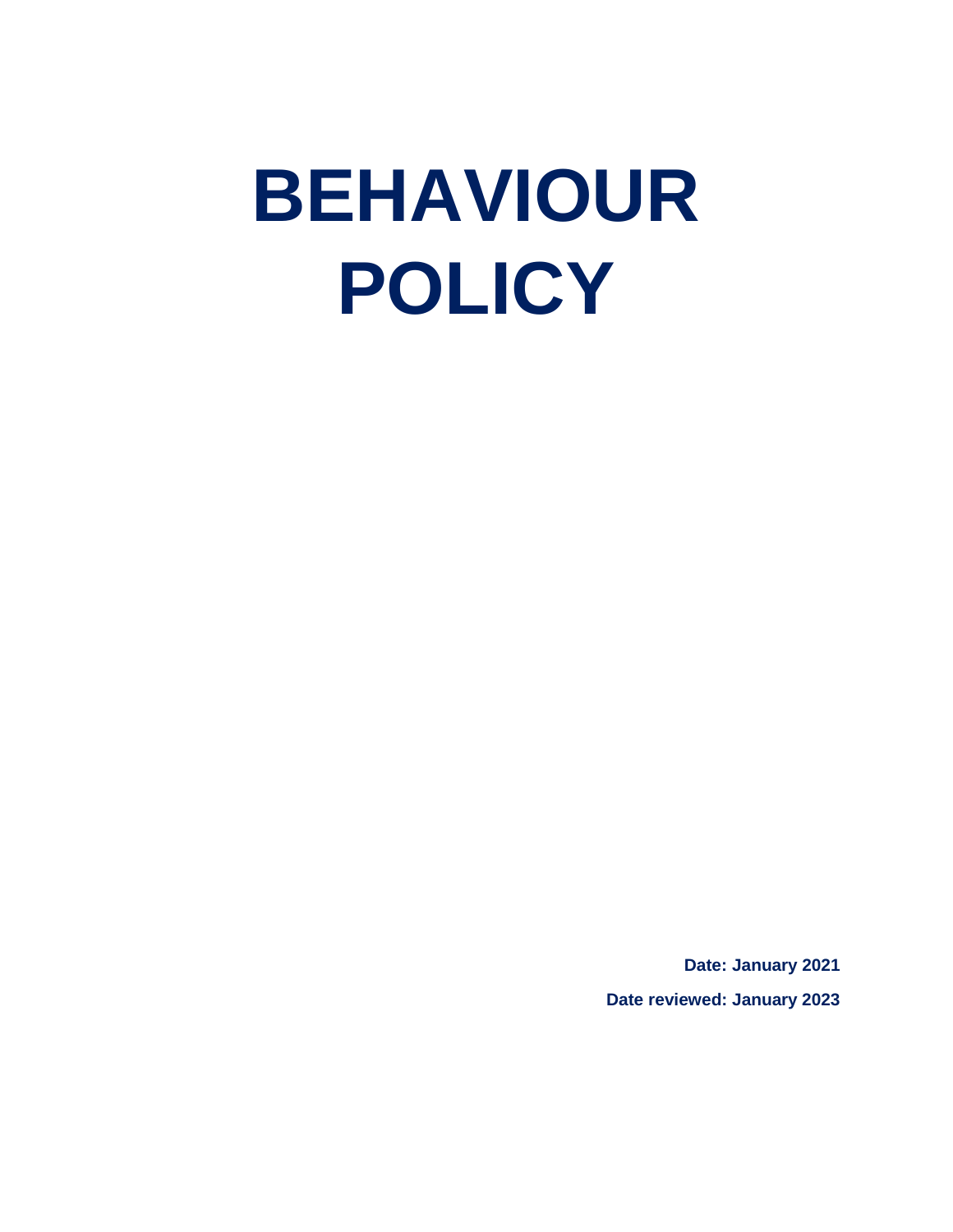# **1. Vision and Values**

A love of learning grows here

*(A farmer went out to sow his seed. Mark 4: 3-8)*

*The Coombes vision is about growing. Here we grow to* 

*Love learning Be the best we can Respect and care for each other Serve our community Look after our environment*

*This School has a Christian foundation and our vision and values are based on this. We seek to achieve academic excellence and provide the good conditions described by Jesus Christ in the parable of the sower where each child can grow and thrive. We aim to see each child grow in character, confidence and understanding, grow in appreciation of who they are and acquire the skills needed to succeed in a changing world.*

| <b>Christian Values in Practice</b> |                                                                                                                                                                                                                                                                                                                     |
|-------------------------------------|---------------------------------------------------------------------------------------------------------------------------------------------------------------------------------------------------------------------------------------------------------------------------------------------------------------------|
| Value                               | Practice                                                                                                                                                                                                                                                                                                            |
| Compassion                          | The Coombes will focus on celebrating and encouraging<br>the positive, whilst providing support to enable children<br>to make the right choices. Staff and pupils are expected<br>to treat all members of our community with compassion<br>both in the way that we behave and respond to poor<br>behaviour choices. |
| Wisdom                              | Children and staff are expected to make wise choices<br>when in challenging situations, choices which will lead to<br>a positive outcome.                                                                                                                                                                           |
| Respect                             | All members of the school community are expected to<br>treat each other with respect. This includes the way that<br>we behave and deal with others who may have made<br>poor choices.                                                                                                                               |
| Forgiveness                         | All members of the school community are expected to<br>forgive others for the choices that they have made.                                                                                                                                                                                                          |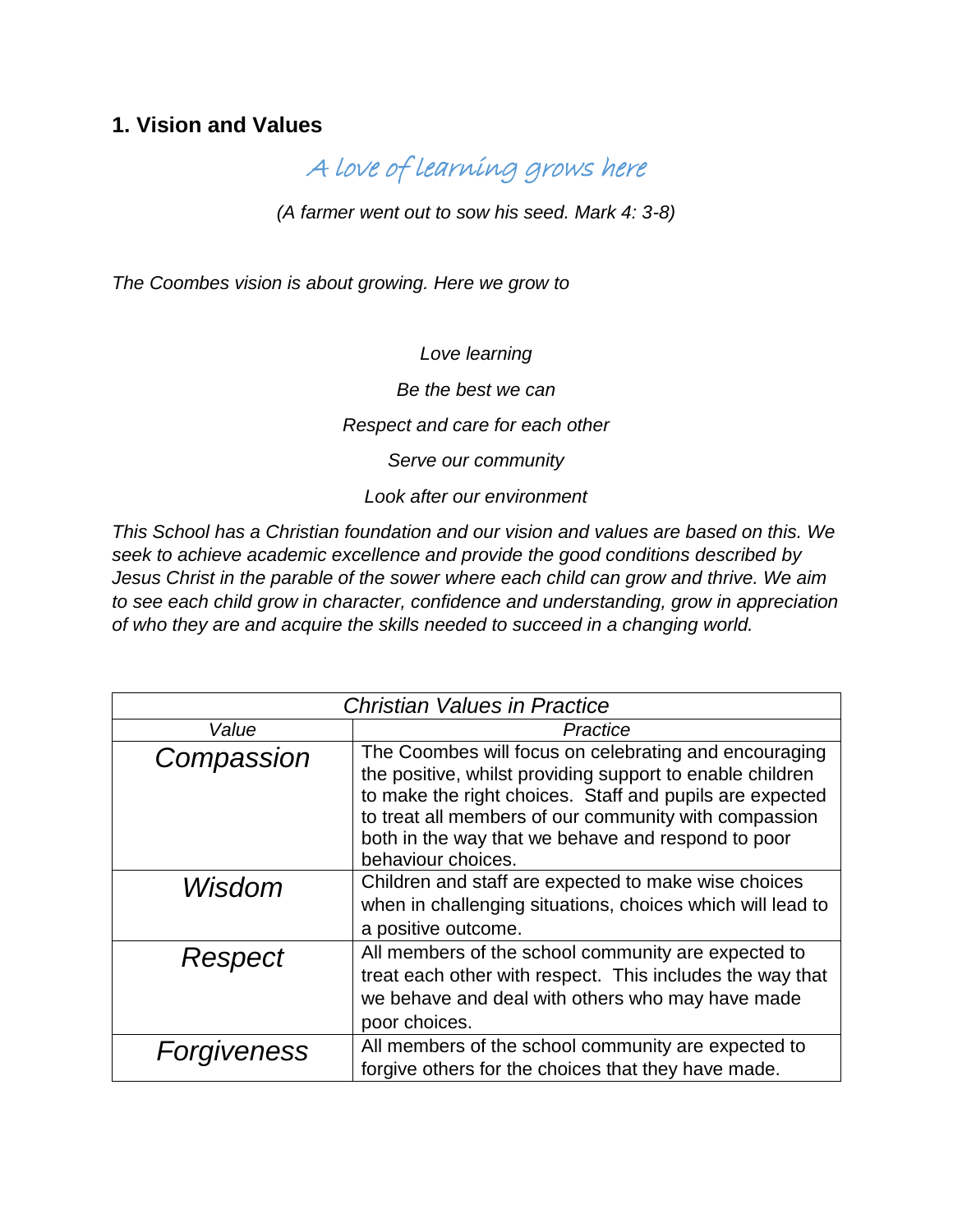|                       | Consequences will be given where appropriate,                   |
|-----------------------|-----------------------------------------------------------------|
|                       | however, following this, past behaviours are forgiven.          |
| Perseverance          | It is acknowledged that some children may find it               |
|                       | challenging to make the correct choices. Staff are              |
|                       | expected to persevere, trying different approaches, and         |
|                       | building relationships which will lead to positive              |
|                       | outcomes                                                        |
| <b>Responsibility</b> | The behaviour of all children is the responsibility of all      |
|                       | staff within the school. It is the responsibility of both staff |
|                       | and pupils to follow The Coombes Code                           |

# **Introduction**

Schools are places of learning and it is important that behaviour is managed in such a way that each and every child can fulfil their potential. We want to create a safe, positive environment where children are happy and ready to learn. This document sets out the way in which the school will maintain behaviour which enables all children to learn and to stay safe.

At The Coombes, we recognise that consistency and coherence across the school is paramount when addressing behaviours of our children. All adults within our school have consistently high expectations of behaviour throughout the school day, including unstructured times such as playtimes and transitions between different locations in the school.

At The Coombes, we understand that teaching behaviour as part of the process of outlining expectations will reduce the need to manage behaviour after the fact. Therefore, these expectations are discussed and shared with children each term and where necessary in addition to this, using their class charter which is written collaboratively within the first few days of term. This charter will describe in more detail and in an age-appropriate manner the behaviour that that is required to meet these expectations.

Across the whole school there are seven main guiding principles which are applicable to every child, this is known as **The Coombes Code**. These are referenced in conversations with pupils about behaviour and underpin our expectations of them. The Coombes Code is used within discussion alongside our dual-coding representation seen below.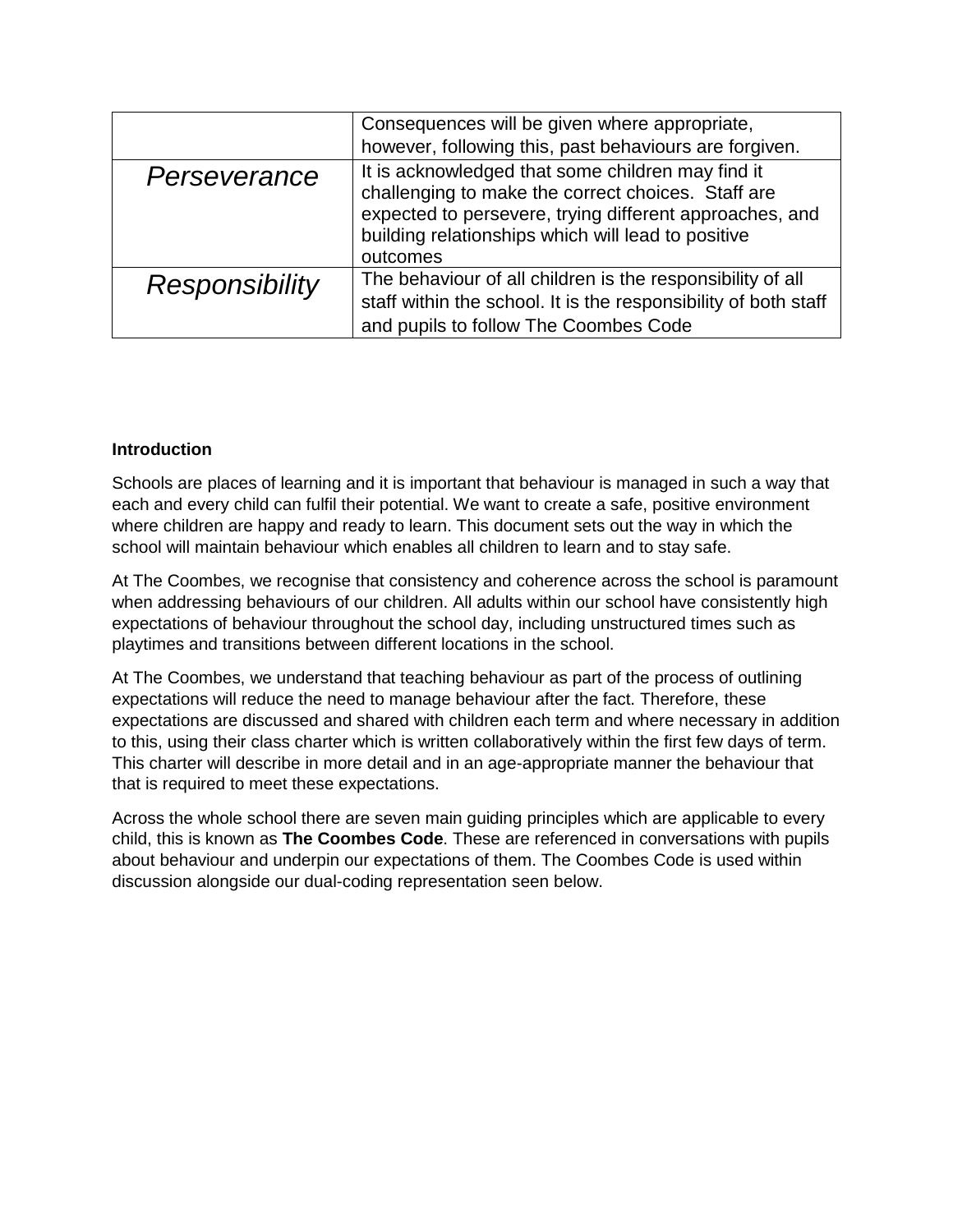## **The Coombes Code**

- Work hard and always do your best
- Be kind, friendly and respectful to everyone in school
- Listen when someone is talking to you
- Respect your own and others possessions
- Always tell the truth
- Be ready to forgive each other
- Look smart and have the uniform and equipment you need for each day



# **The role of all adults:**

## **Teaching and Support Staff**

All adults will use The Coombes Code to address all behaviour that falls outside of our expectations, this includes low-level disruption. This is done to ensure that we continue to nurture a culture of high expectations and to support children to understand the importance of their behaviour all times throughout the school.

## **Parents and Carers**

The school works collaboratively with parents and carers in an effort to ensure that children receive consistent messages about how to behave from those at home and those within school. We explain the school values and expectations in the Parent Guide, and we expect parents and carers to read and support these.

In working together with parents and carers, we expect they will be keen to support their child's learning and to co-operate with the school, as set out in the Parent Guide. We strive to build effective relationships with parents and carers, and supportive dialogue between the home and the school reinforces this.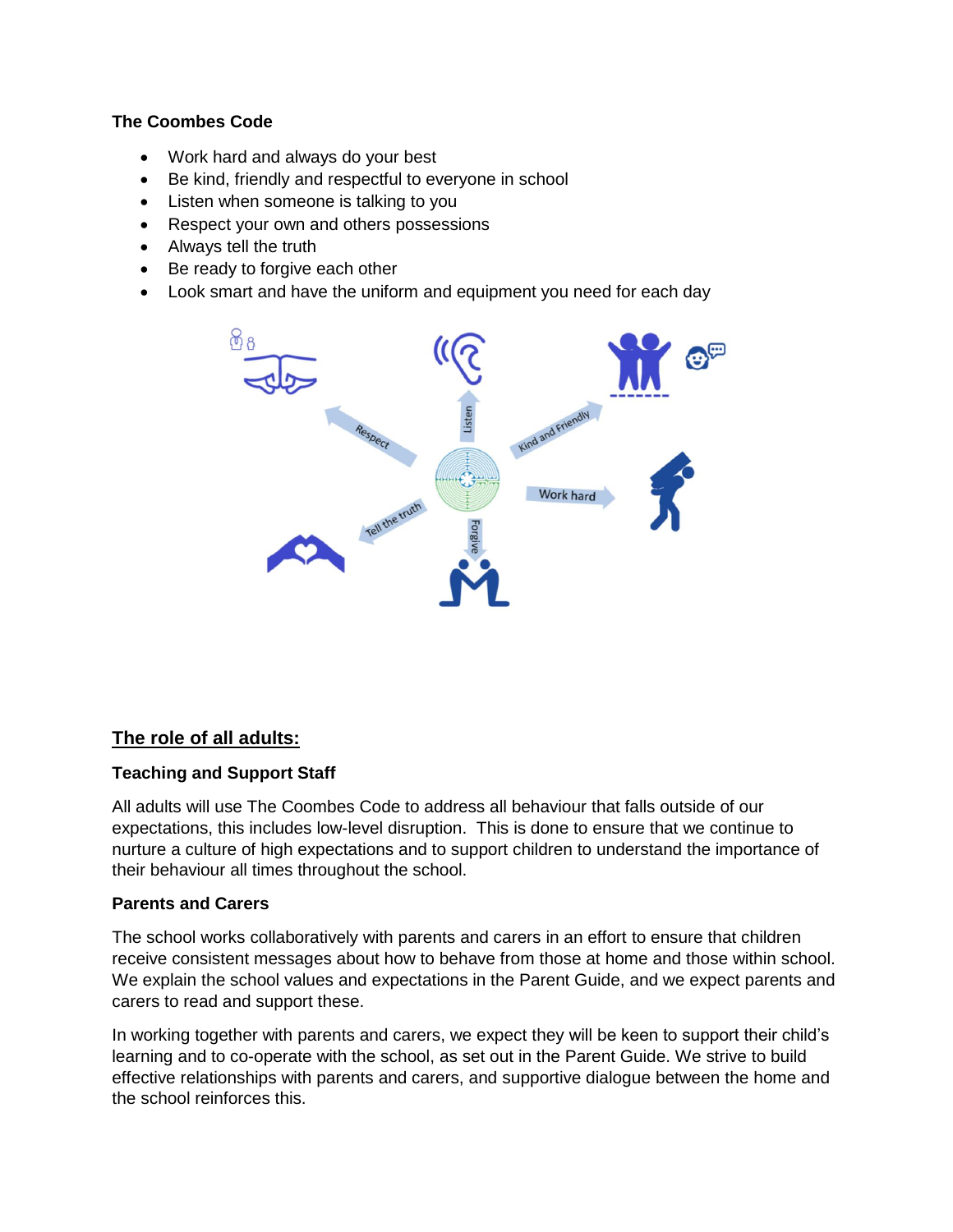We are committed to informing parents and carers immediately if we have significant concerns about their child's welfare or behaviour. Should a parent wish to discuss their child's behaviour, a meeting with their class teacher is encouraged.

**Please see Appendix 1 of this document for further guidance on how to seek support regarding a particular behaviour incident.** 

# **Positive Behaviour Strategies**

Teachers at The Coombes provide the appropriate conditions for learning behaviours to develop by ensuring pupils can:

- access the curriculum
- engage with lesson content
- participate in their learning

We aim to meet the needs of all of the pupils within our school to reduce the likelihood of behaviour incidents and dedicate our time to raising standards.

# **(For further information, please refer to the Teaching and Learning Policy).**

'Positive behaviour reinforcement' forms the basis of classroom behaviour management and this will always begin with praise and acknowledgement. Further to this, a traffic light system which focusses on acknowledging and rewarding good behaviour and correct choices will be used in each classroom.

**Sunflower Green Orange**

**Red**



Each child starts each session (morning or afternoon) with their name peg on green. At The Coombes, this behaviour is validated in a positive way and being on green is acknowledged and shared with pupils and parents with pride. To further acknowledge positive behaviours in addition to effective classroom routines, we use the strategies outlined below: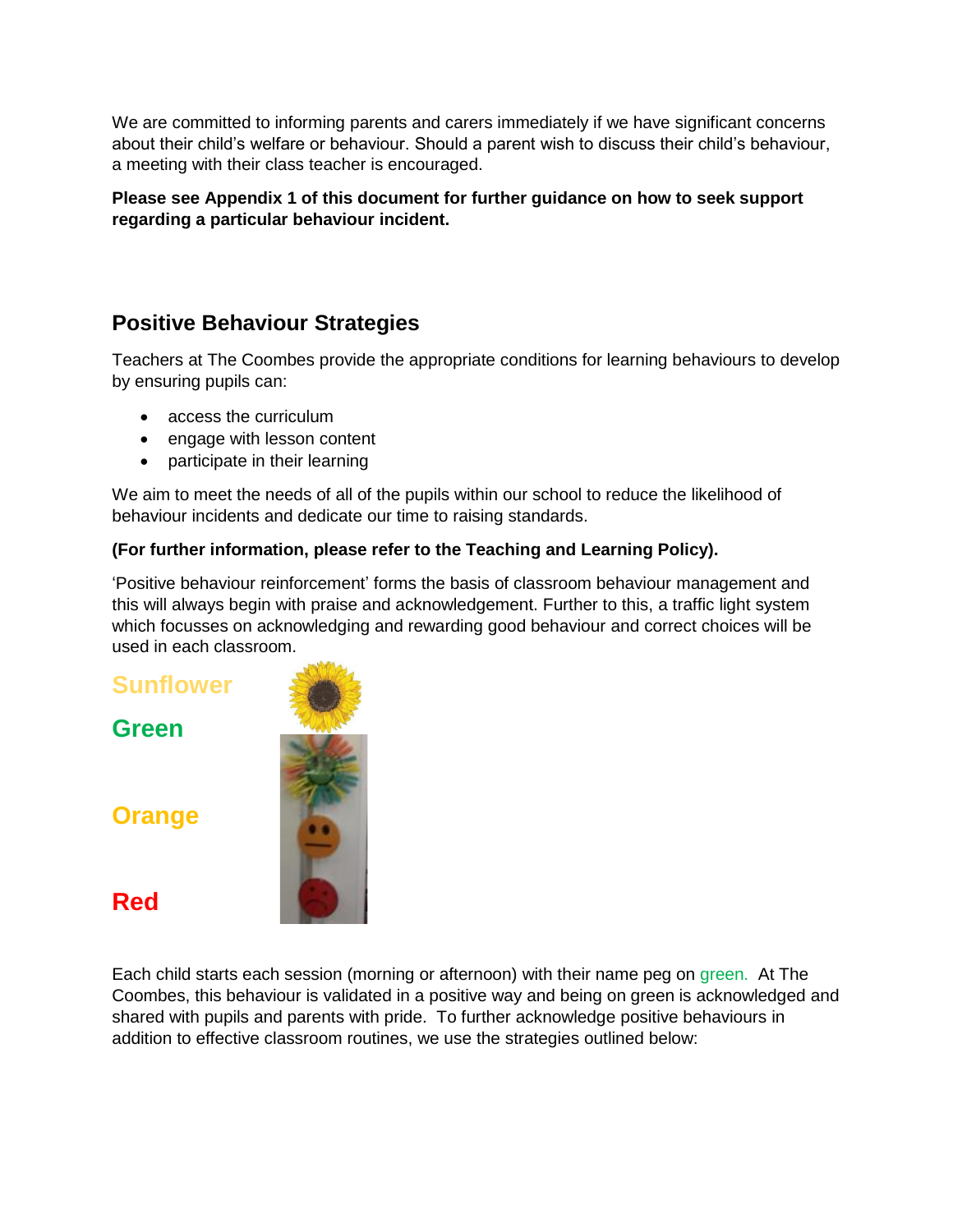| <b>Positive Behaviour observed</b> |                                                                                                                   |                                                                                                                                                                                                                                                                                                                                                                                                                                                                                                                               |  |
|------------------------------------|-------------------------------------------------------------------------------------------------------------------|-------------------------------------------------------------------------------------------------------------------------------------------------------------------------------------------------------------------------------------------------------------------------------------------------------------------------------------------------------------------------------------------------------------------------------------------------------------------------------------------------------------------------------|--|
|                                    | <b>Personalised Praise</b><br>Recognising the effort and<br>choice being made by the<br>child                     | Specific to the positive action taking place, for<br>example: Thank You for listening to my instruc-<br>tions; well done for sitting quietly while you are<br>waiting.<br>$\ast$<br>Acknowledgement of meeting the behav-<br>iour expectations, including when a child<br>is consistent in demonstrating this be-<br>haviour                                                                                                                                                                                                  |  |
|                                    | <b>Positive Learning</b><br>Behaviour<br><b>Moved up to Sunflower</b>                                             | All children are expected to engage in their<br>learning during the day. However, there are<br>situations when children put in particular effort<br>to:<br>$\ast$<br>Show exceptional learning skills<br>(resilience, patience, concentration, team<br>work or listening) or<br>Collaborate in learning with a partner or<br>$\frac{1}{2}$<br>group to access their learning or<br>Worked hard to improve their learning,<br>$\ast$<br>presentation or knowledge                                                              |  |
|                                    | <b>Positive Community</b><br><b>Behaviour</b><br><b>House Points awarded</b>                                      | When a child has<br>$\frac{1}{2}$<br>demonstrated positive behaviour choice<br>around the school<br>demonstrated one of The Coombes'<br>$\ast$<br><b>Christian Values</b><br>For example:<br>Holding a door open<br>$\Rightarrow$<br>Showing an act of kindness<br>$\Rightarrow$<br>Helping to tidy at the end of a lesson<br>$\Rightarrow$<br>Encouraging others to line up quietly<br>$\Rightarrow$                                                                                                                         |  |
|                                    | <b>Exceptional behaviour re-</b><br>lating to the application of<br>the School Values<br><b>Star Slip awarded</b> | When a child has made an exceptional choice<br>in their behaviour by demonstrating the School<br>Values (compassion, perseverance, wis-<br>dom, responsibility, forgiveness, respect)<br>$\ast$<br>This can be awarded at any point in the<br>behaviour process<br>Parents will be informed of the recogni-<br>$\ast$<br>tion using a 'Star Slip'<br>Teachers will record children in receipt of<br>$\frac{1}{2}$<br>'Star Slips/ for recognition at the end of<br>each half term in the whole school<br>Celebration Assembly |  |

# **Certificates and Awards**

# **Celebration Assembly Certificates**

These allow teachers to select a child who deserves particular recognition for:

- effort and participating in learning
- recognition of behaviour choices in the playground
- application of the School Values

These are awarded weekly at the Celebration Assembly and children will be given a certificate to take home to share this positive recognition with their parents and carers.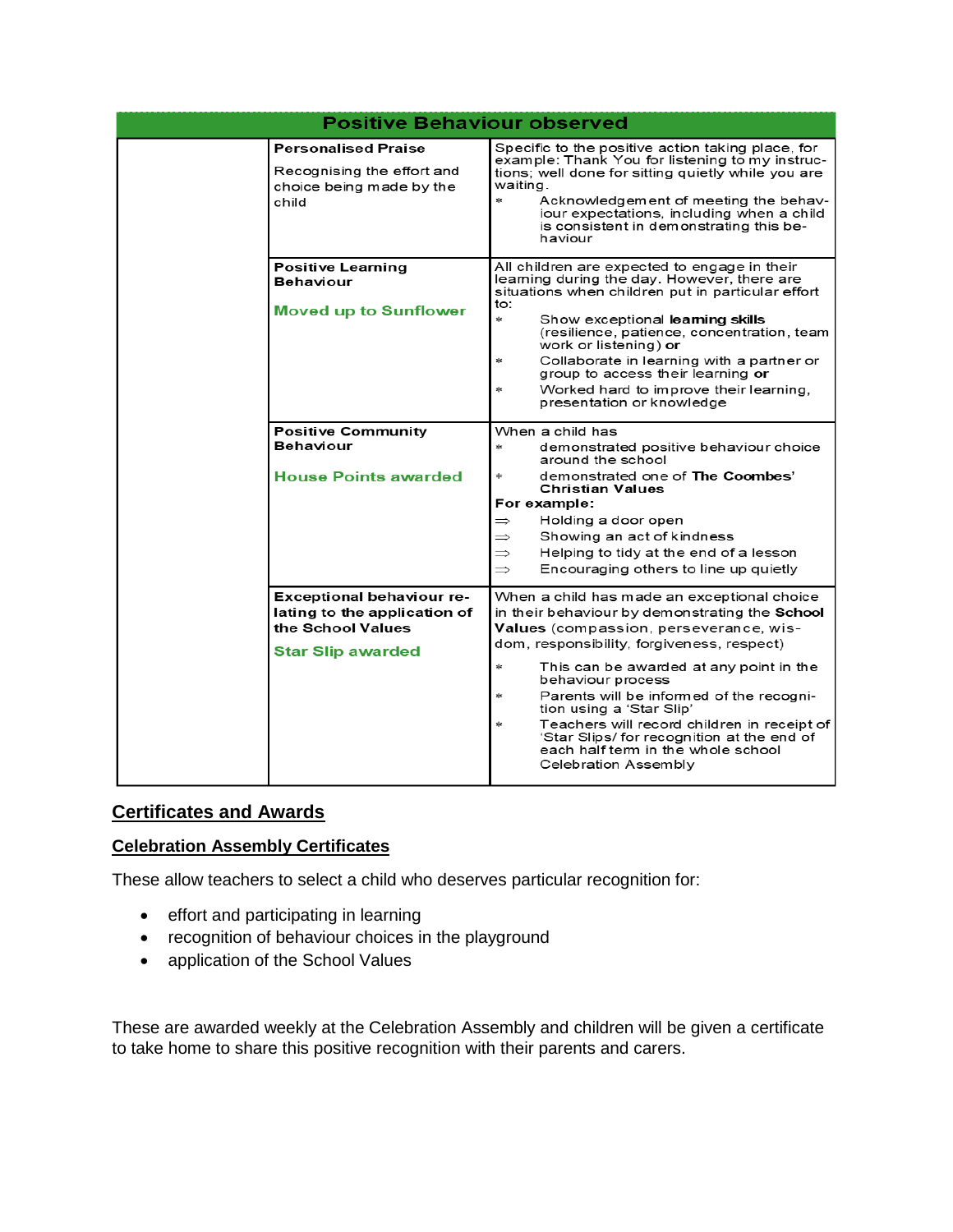#### **#choosekindness**

Each week, adults at The Coombes can nominate children and other adults across the school who have demonstrated significant acts of kindness. The whole school learn about this act through their nomination and children are awarded The Coombes #choosekindness Award and recognition is shared with parents and carers.

This recognition also works in line with our Anti-Bullying Policy.

#### **House Points**

Each time a child is awarded a House Point, it is recorded in a central and visible place within the classroom. In using House Points, we encourage pupils to use their behaviour choices to participate in the community of the house and celebrate their successes as a team. Before each weekly Celebration Assembly, House Points will be collated and counted and shared during the assembly to recognise the weekly House Winner. Furthermore, at the end of each half term, the house with the most accumulated points will become the winner of The Coombes Cup and awarded additional time outside as a house.

#### **Reflection Time**

At The Coombes, we encourage children to take responsibility for their actions and to recognise that sometimes they may make mistakes resulting in unacceptable behaviour choices. We strive to ensure children are supported in reflection and acknowledgement and allow them to reflect and repair in order to move forward.

Opportunities for pupils to form supportive relationships with adults to help improve their behaviour choices, should it be necessary, is a key part of behaviour management at The Coombes.

Reflection Time is an opportunity for adults to discuss a child's behaviour with them and this is discussed with them in a calm and supportive way. Within these conversations, language of restorative justice underpins the reflection using the question prompts below:

- What happened?
- What were you thinking at the time?
- What have you thought about since the incident?
- What will you do differently next time?
- What do you need to do to make things right?

Adults use praise and encouragement to support them through this process, with the expectation the child will have gained skills to change their behaviour the next time; record keeping of the reflection sheets are kept by the Class Teacher to monitor patterns, behaviours and support requirements.

A copy of the Reflection Sheet used at this time can be found in Appendix 2 of this document.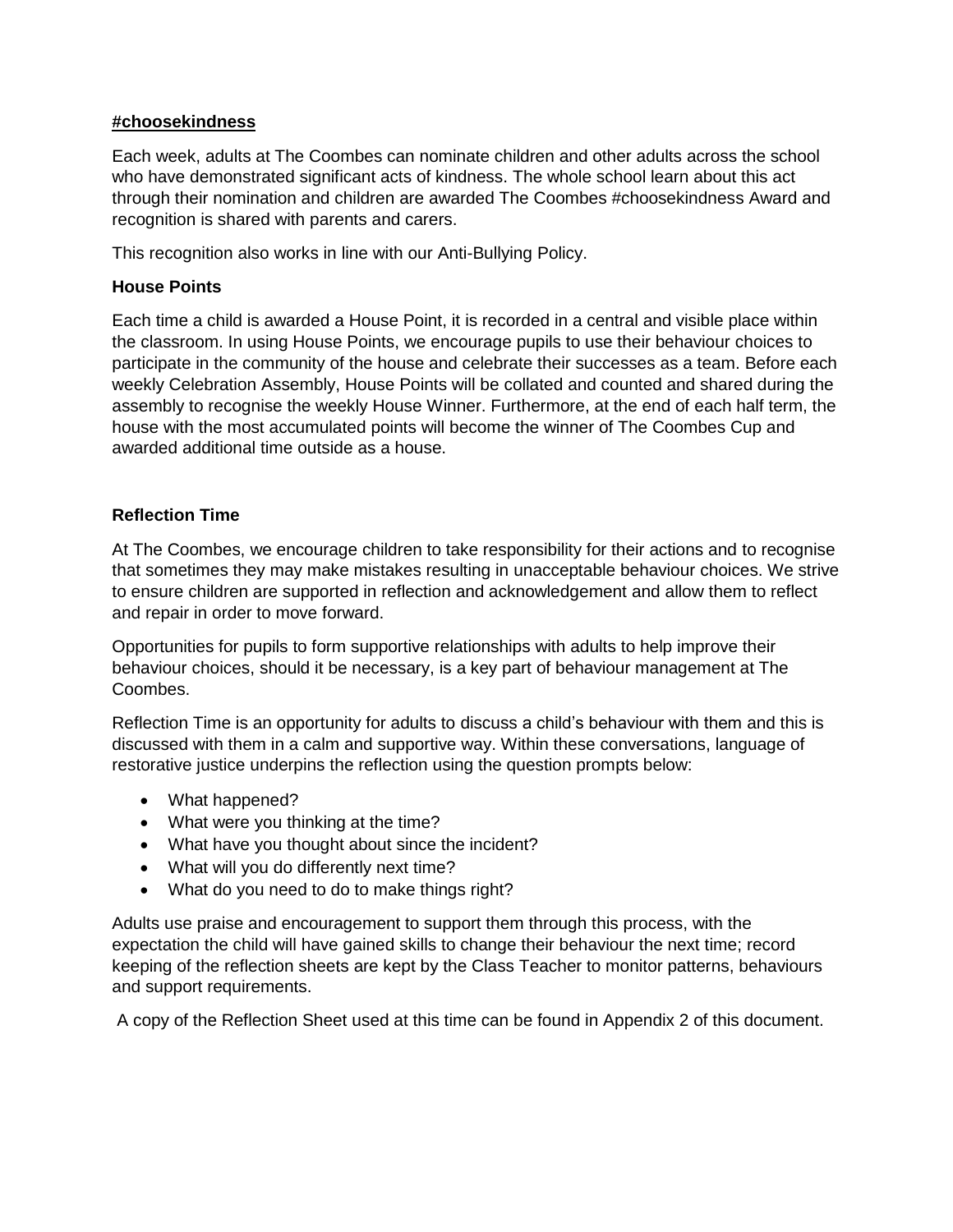# **Lunch Time Behaviour Management**

Due to lunchtime routines being outside of the classroom there are some adaptations to the usual behaviour management during break and lunch times. This is outlined below:

| <b>Positive Behaviour</b><br><b>Reinforcement</b>                                                                                                                                      | <b>Consequences for behaviour</b><br>not meeting expectations                                                                                                                                                                                                                          | <b>Use of Reflection Time</b>                                                                                                                                                                                                                                                                                      |
|----------------------------------------------------------------------------------------------------------------------------------------------------------------------------------------|----------------------------------------------------------------------------------------------------------------------------------------------------------------------------------------------------------------------------------------------------------------------------------------|--------------------------------------------------------------------------------------------------------------------------------------------------------------------------------------------------------------------------------------------------------------------------------------------------------------------|
| Praise<br><b>Awarding House</b><br><b>Points</b><br>Class use of<br>equipment<br>(availability of<br>alternating slots<br>to use equipment<br>awarded to well-<br>behaved<br>children) | Lunchtime Supervisors may:<br>Ask a child to move from<br>an area/ off equipment for<br>a set amount of time<br>Ask them to play away<br>$\bullet$<br>from a set area for the<br>remainder of the lunch<br>time<br>Inform teachers of<br>behaviours that can be<br>addressed with them | If a child<br>does not respond to the<br>direction of a Lunchtime<br>Supervisor<br>Continues to<br>demonstrate<br>unacceptable behaviour<br>several times or<br>Does not amend their<br>behaviour                                                                                                                  |
|                                                                                                                                                                                        |                                                                                                                                                                                                                                                                                        | During Reflection Time, the<br>child will work through a<br><b>Reflection Sheet with the adult</b><br>who was dealing with the<br>behaviour incident.<br>At the end of this process, the<br>adult and child will agree on the<br>next steps (e.g return to the<br>playground; move to orange;<br>further time out) |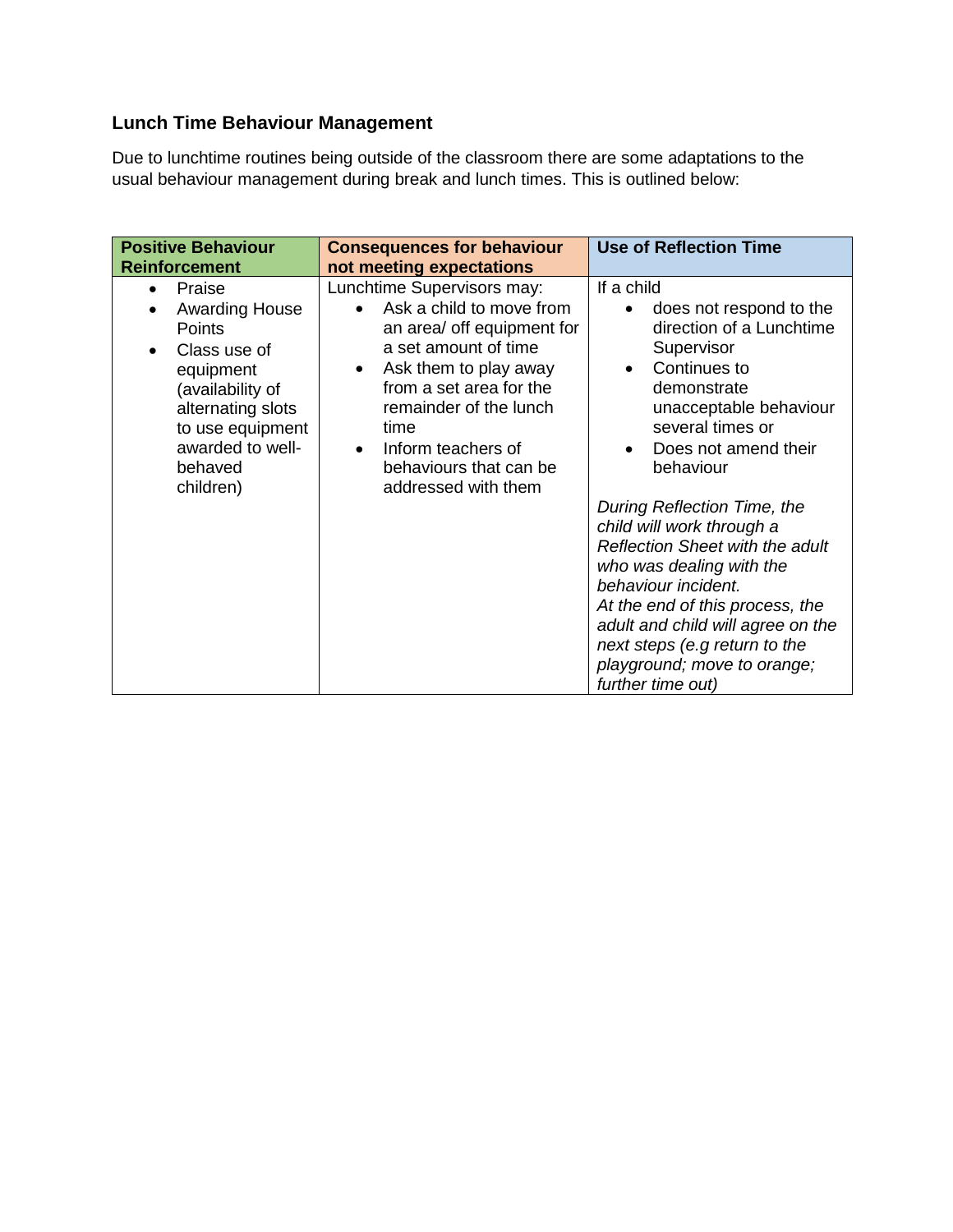# **BEHAVIOUR CONSEQUENCES**

Though we value and use positive reinforcement where possible to engage and build children's own strategies to reflect on select appropriate behaviour when in school, there are times when sanctions and consequences are required.

The strategies in which adults at The Coombes respond to and support children with their behaviour choices that do not meet expectations are outlined below:

## **WAVE 1:**

| <b>Negative Behaviour observed</b>                                                                                                                 |                                                                                                                                                                                                                                                                                                  | <b>Examples and definitions of</b><br>behaviour                                                                                                                                                                                                                                                                                                                                        |
|----------------------------------------------------------------------------------------------------------------------------------------------------|--------------------------------------------------------------------------------------------------------------------------------------------------------------------------------------------------------------------------------------------------------------------------------------------------|----------------------------------------------------------------------------------------------------------------------------------------------------------------------------------------------------------------------------------------------------------------------------------------------------------------------------------------------------------------------------------------|
| Low-level<br>acknowledgement<br>Sometimes, children<br>need a small reminder<br>of the expectations<br>and will quickly rectify<br>their behaviour | For example but not limited to:<br>'the look'<br>÷<br>referring to the children<br>with their name<br>praise those<br>٠<br>demonstrating good<br>behaviour choices<br>removal of item distracting<br>٠<br>the child, with appropriate<br>explanation<br>reset the class                          | Behavioural incidents are that can be<br>resolved using the normal behaviour<br>management strategies of the responsible<br>adult<br>Incidents at this level would include<br>examples such as<br>• name calling<br>talking in class<br>lack of completion of a task<br>inappropriate language or<br>other predictable low level behaviours<br>٠<br>that have occurred as a one off or |
| 1 <sup>st</sup> warning<br>Reminder of<br>expectations                                                                                             | Teacher or support staff make a<br>verbal acknowledgement of<br>unacceptable behaviour<br>specifically to the child                                                                                                                                                                              | infrequently.                                                                                                                                                                                                                                                                                                                                                                          |
| 2 <sup>nd</sup> Warning<br>Adult to offer a Support<br>Check- Can I support<br>you to choose the right<br>behaviour?                               | Adults moves name peg from<br>Green to Orange to<br>acknowledge the behaviour did<br>not change enough to meet the<br>school expectations                                                                                                                                                        | Incidents at this level would include<br>examples such as:<br>· deliberate or continued disruption<br>within a lesson<br>offensive language<br>inappropriate physical behaviour or<br>٠<br>repeated low level behaviours over a<br>longer period of the day                                                                                                                            |
| 3rd Warning<br>Re-affirm expected<br>behaviours with an<br>explanation of how the<br>child did not meet<br>these expectations                      | • Move from Orange to Red<br>and therefore consequence<br>given:<br>$\triangleright$ Reflection Room during<br>break or lunch time for 15<br>minutes<br>$\triangleright$ Red slip given to inform<br>parents<br>$\triangleright$ Red slip recorded by the<br>teacher for behaviour<br>monitoring | Incidents that cannot be resolved using<br>1st and 2 <sup>nd</sup> warnings, such as:<br>significantly disrupting the learning of<br>٠<br>others<br>refusing to follow instructions<br>significant abusive language<br>aggressive behaviour directed at<br>٠<br>others                                                                                                                 |

**All physical behaviour against another child or an adult will mean a child immediately has their name peg moved to 'red' and Reflection Time is required.**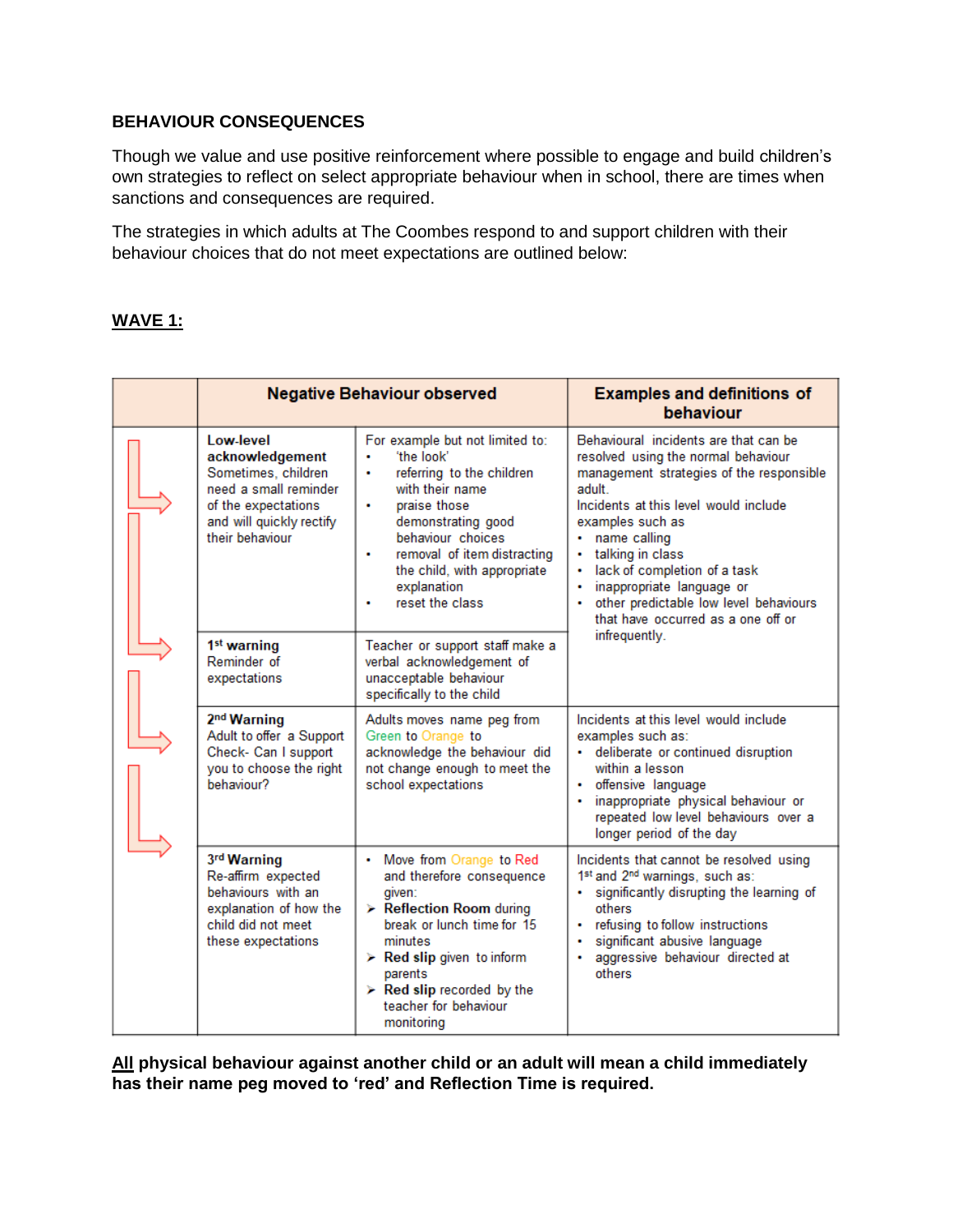There may be instances where children demonstrate unacceptable behaviour towards other children or adults that requires the appropriate adults to make an informed decision to increase the speed at which these stages are moved through.

The above strategies are methods which all adults will use to address a child's behaviour and give them an opportunity to reflect and revise their choices. All concerns about a child's behaviors or instances where a Red Slip is given to acknowledge the unacceptable behaviour will require the **Class Teacher** to inform the child's parents.

#### **WAVE 2:**

Where the strategies outlined in Wave 1 have not been successful enough for the child to make better choices **or i**f the behaviour continues after the child's name peg has reset back to green at the beginning of the next session, the following things will happen:

| <b>Continued unacceptable behaviour choices</b>                                                                                                                                                                                                                                                                                                                |  |
|----------------------------------------------------------------------------------------------------------------------------------------------------------------------------------------------------------------------------------------------------------------------------------------------------------------------------------------------------------------|--|
| The child will be referred to the Key Stage Leader to reflect upon their behaviour choices. The Key<br>Stage Leader will then work through a reflection sheet or discuss the behaviour with the child and reset<br>the expectations of their behaviour.                                                                                                        |  |
| The child will then work within another classroom (either that of a Key Stage Leader or another<br>classroom within their Key Stage) for the remainder of the day or for part or some of the next day<br>(decided upon by the Key Stage Lead according to the severity -or frequency of the incident/s).                                                       |  |
| The child will also be encouraged to restore relationships with those involved as a result of their<br>behaviour- this could include but it not limited to:<br>an apology to those involved<br>$\bullet$                                                                                                                                                       |  |
| reflection on how they will make better choices next time<br>$\bullet$<br>nurture support<br>$\bullet$                                                                                                                                                                                                                                                         |  |
| The child's parents will be informed of this decision and the reasons for this by the Key Stage Leader                                                                                                                                                                                                                                                         |  |
| This behavior will be recorded in writing by the class teacher by the end of that working day and send<br>to the Key Stage Leader to add to the Behaviour Log as a Wave 2 incident                                                                                                                                                                             |  |
| <b>Behaviour Support Plan</b>                                                                                                                                                                                                                                                                                                                                  |  |
| If the behavior is such that the child is at risk of being excluded a Behaviour Support Plan will<br>be put into place by the Class Teacher with support from the SENCO and/or Welfare Manager.                                                                                                                                                                |  |
| Targets will be set by the class teacher and SENCO/Welfare Manager and shared with the parents by<br>the class teacher.<br>The Behaviour Support Plan will be monitored by the Headteacher and reasonable measures will be<br>put in place to support the child's behavior. There is still the expectation that the child will adhere to<br>The Coombe's Code. |  |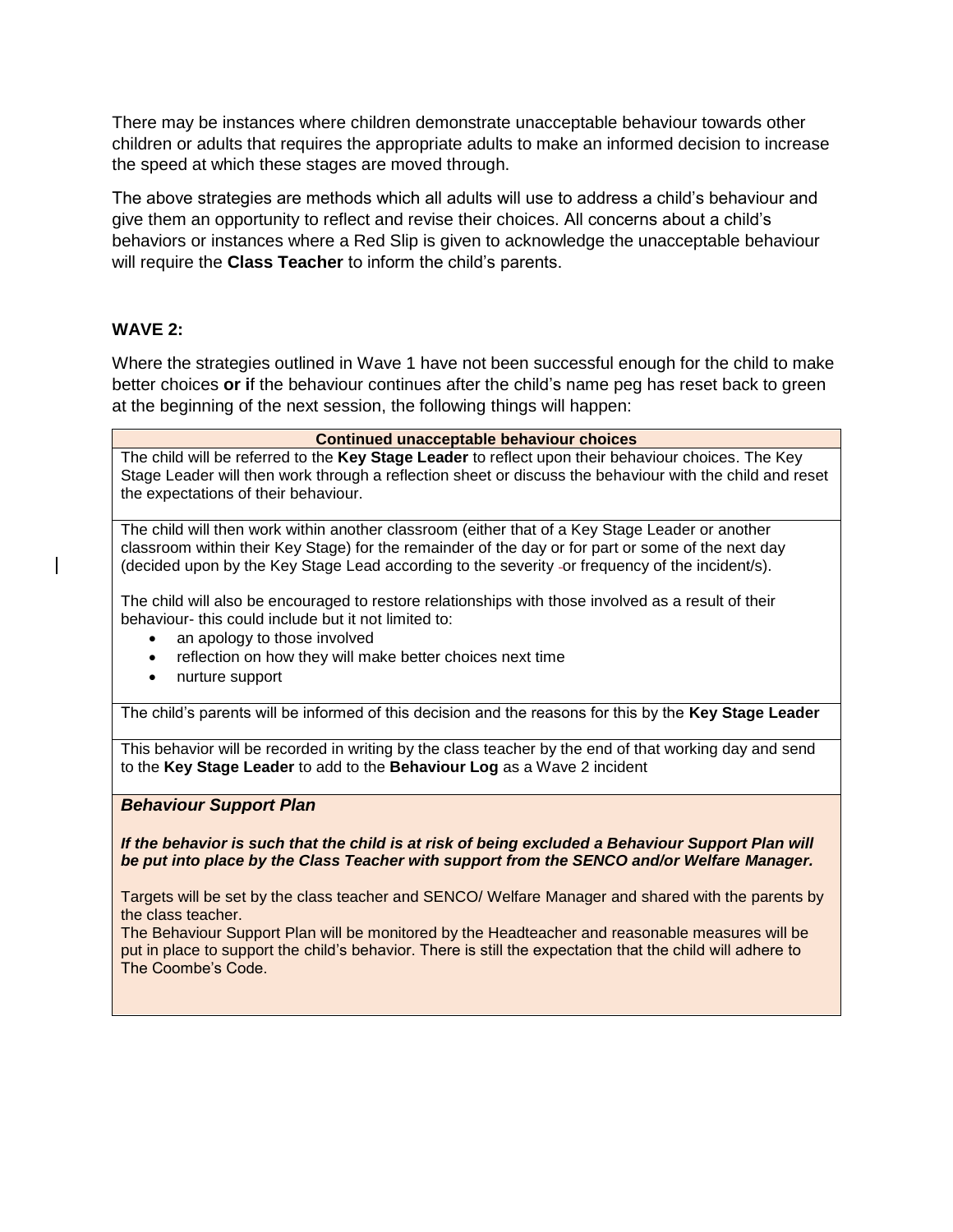#### **WAVE 3:**

#### **Where the behaviour outlined in Wave 2 continues or if the behaviour involves a child becoming particularly angry, abusive or upset, the following will happen:**

#### **Significant unacceptable behaviour choices**

The child will be referred to the Deputy Headteacher or Headteacher to discuss their behaviour choices and the expectations upon them.

The child will work within the Deputy Headteacher or Headteacher's Office for the remainder of the day.

A decision may be made to extend this expectation for further days according to the severity and frequency of the behaviour and in discussion with all adults involved.

At this point, the Deputy Headteacher or Headteacher will also need to consider the safety and opportunities to learn of other children and so will seek information from all of those involved.

The child's parents will be informed of this decision and the reasons for this by the **Deputy Headteacher or Headteacher** 

This behaviour will be recorded on **CPOMs** by **all adults involved**

*Personal Support Plan (PSP)*

#### *If the behavior is such that the child is at risk of being excluded formal documentation in the form of a Pastoral Support Plan will be put into place with support from the Senior Leadership Team.*

Targets will be agreed with the parents and the class teacher.

The PSP will be monitored by the Headteacher and reasonable measures will be put in place to support the child's behavior. There is still the expectation that the child will adhere to The Coombe's Code.

# **Exclusion**

The Coombes C of E School aims to avoid excluding pupils through:

- The establishment of positive relationships with the pupil;
- The timely application of in-house intervention strategies such as social skills groups;
- A modified timetable;
- Use of Wave 2 internal exclusions;
- Use of a Wave 2 Behavioural Support Plan;
- The implementation of a Wave 3 Personal Support Plan and
- The involvement of the Local Governing Body.

Nevertheless, serious misbehaviour may still arise and may result in a pupil being excluded from school. Only the Headteacher can take the decision to exclude and it would follow a significant breach of school rules by the child.

The decision to exclude will be based upon guidance provided in the government document 'Exclusion from maintained schools, academies and pupil referral units in England Statutory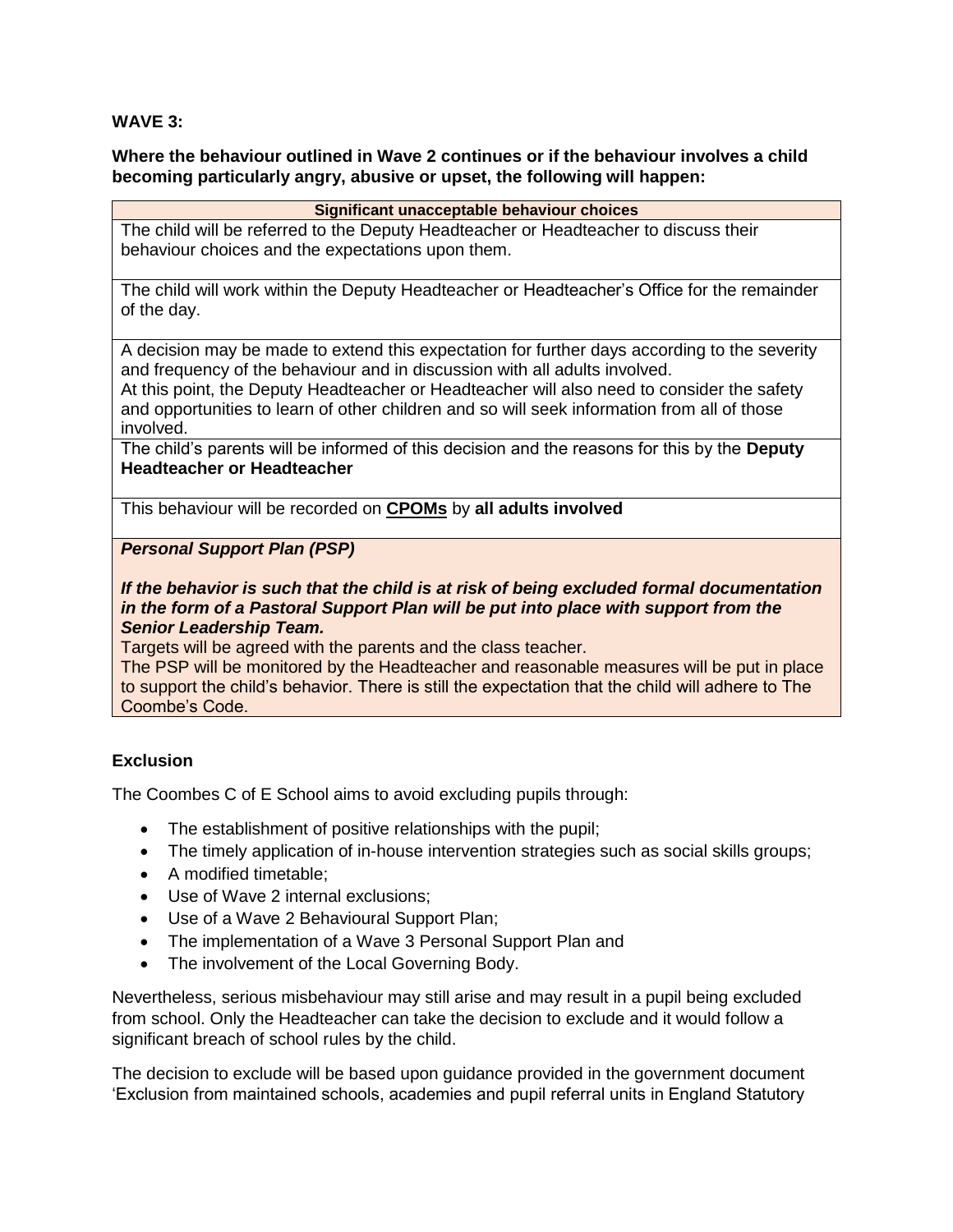guidance for those with legal responsibilities in relation to exclusion' dated September 2017. Details of which can be found in Appendix 2 of this document.

# **APPENDIX 1: CONCERNS FROM PARENTS AND CARERS**

If the school has used sanctions for a particular behaviour, the expectation is that parents and carers will support the actions of the school. If parents and carers have any concern about the way that their child has been treated, they should initially contact the class teacher.

If the concern remains, they should contact the school office who will arrange for a senior member of staff to meet with them.

If these discussions cannot resolve the problem, a formal grievance or appeal process can be implemented via the Local Governing Body.

## **Information about formal complaints can be found in the Complaints Policy.**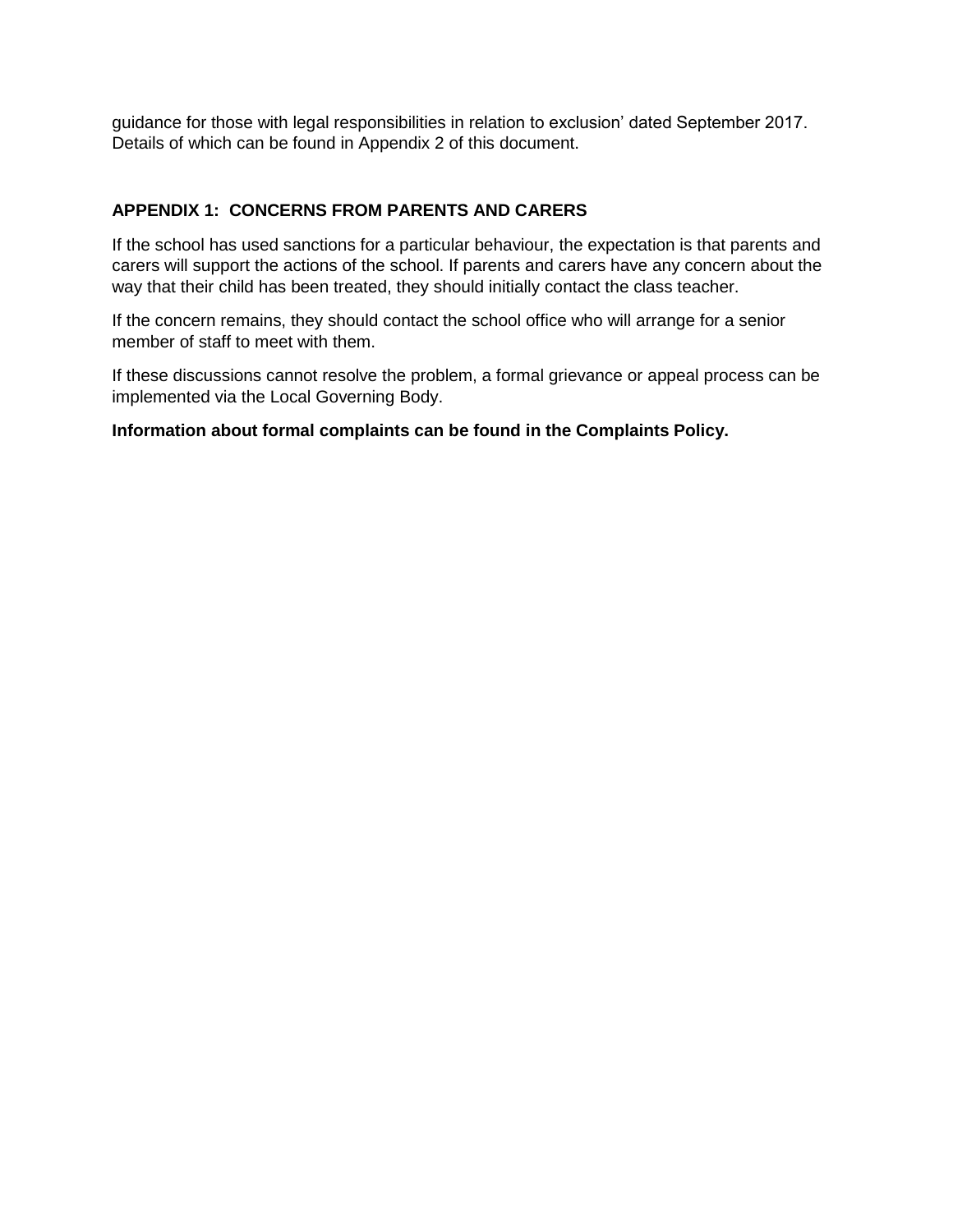## **APPENDIX 2:**



#### **Reflection Sheet**

When your behaviour does not follow the values of the school and impacts others around you, it is important to reflect on what you did and how you can make amends.

Answer the following questions and talk them through with an adult.

| <b>What happened?</b>                              |  |
|----------------------------------------------------|--|
| What were you thinking<br>about at the time?       |  |
| What have your thoughts<br>been since it happened? |  |
| Who has been affected by<br>your actions?          |  |
| How have they been<br>affected?                    |  |
| What do you need to do to<br>make things right?    |  |

Date:

Discussed with:

Any further action required? Please specify